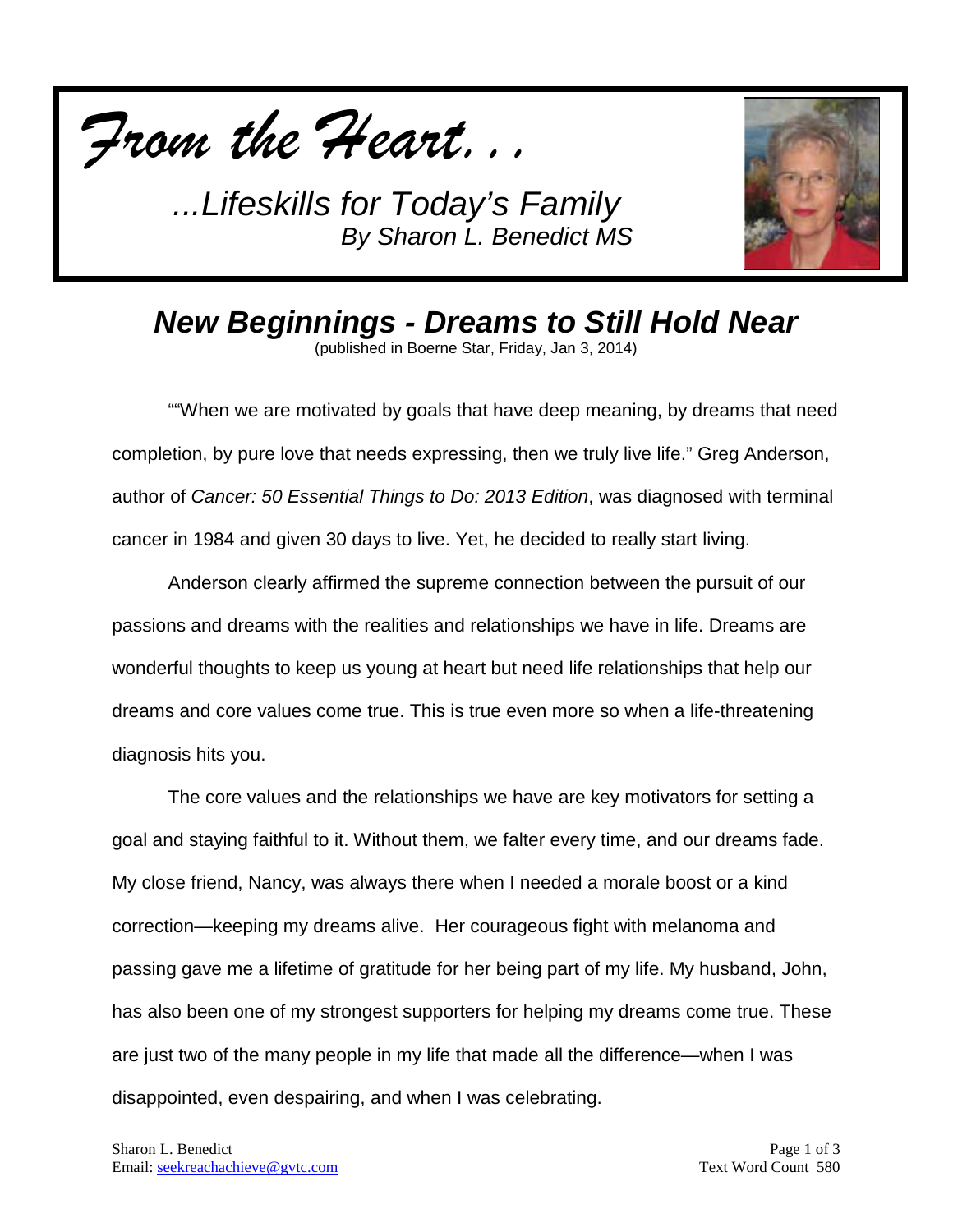As this New Year begins, what are your dreams you want to nurture and keep alive? Are you facing a major challenge in your life, whether it be your health, finances, relationships? During this month's articles, think about those deeper life passions you have kept quiet about. Isn't it time to take a closer look at what your life could be like with those dreams realized? Where is your courage resident inside you? Isn't it time to energize that courage ready to help you on your journey to "really living life?"

Who do you want to share the journey with? Who can help you make them come true? Believe me, it's not a selfish thing to reach out to help others fulfill their dreams while you do the same. Take the journey together. I leave you with these gems to encourage your courage to rise up with your new beginnings that will help you hold on to your dreams, close to your heart and relationships.

- "When you are DOWN to nothing ... God is UP to something" Bishop T. D. Jakes
- "If you want to see the brave, look at those who can forgive. If you want to see the heroic, look at those who can love in return for hatred." *Bhagavad-Gita*
- There are two ways to live your life. One is as though nothing is a miracle. The other is as though everything is a miracle." *Albert Einstein*
- "The worst of circumstances can produce the best of choices." *Gerald Mann Ministries, Austin, Texas*
- "Gratitude unlocks the fullness of life. It turns what we have into enough, and more. It turns denial into acceptance, chaos to order, confusion to clarity. It can turn a meal into a feast, a house into a home, a stranger into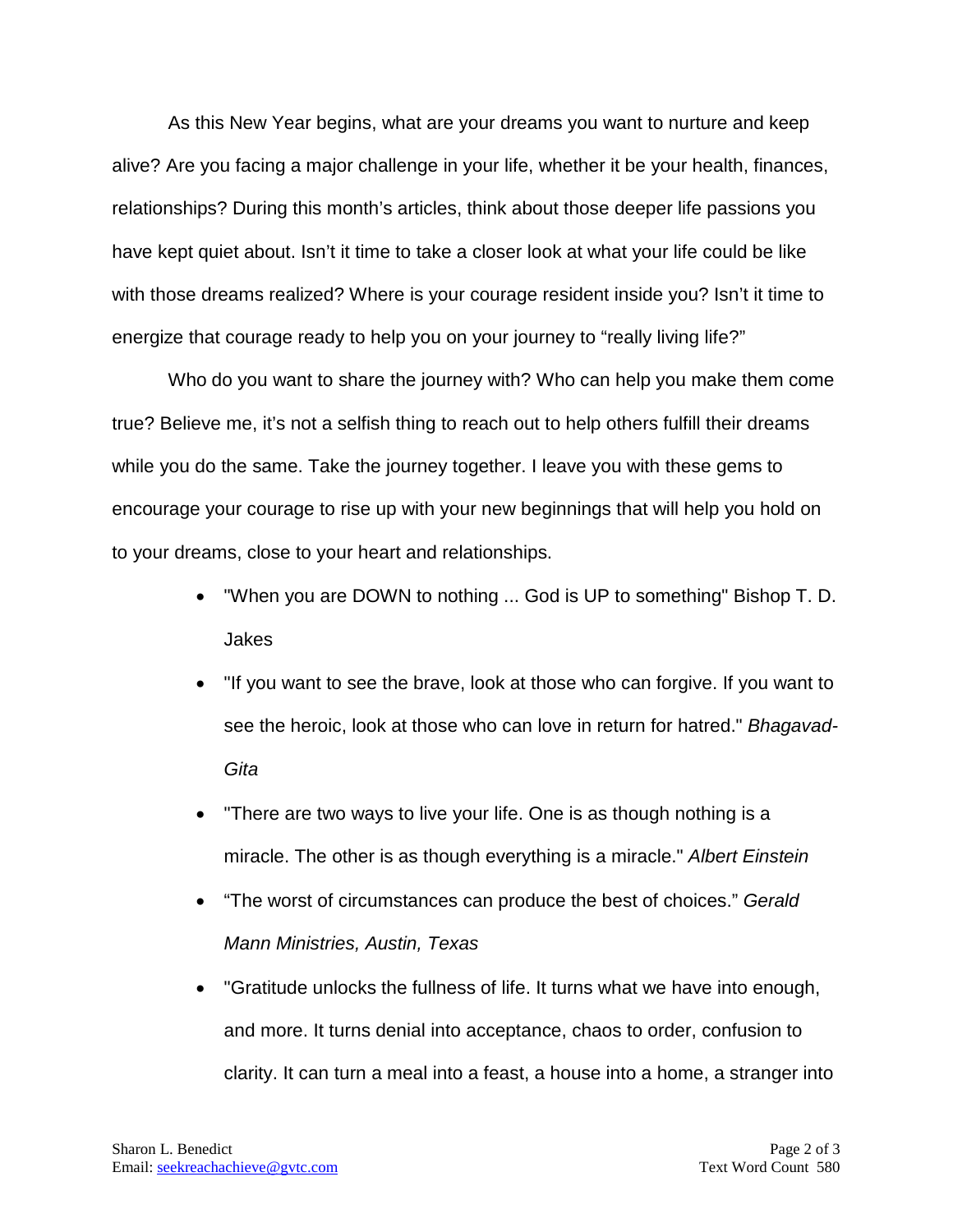a friend. Gratitude makes sense of our past, brings peace for today, and creates a vision for tomorrow." *Melodie Beattie* 

--

*Sharon L. Benedict, is a speaker, author, and weaver, and loving it! She is available for speaking engagements, freelance writing, and will even weave you a one-of-kind creation, just for you. Sharon also welcomes your questions and comments and can be contacted a[t seekreachachieve@gvtc.com.](mailto:seekreachachieve@gvtc.com) Visit her website at [www.celebratingyourjourney.com.](http://www.celebratingyourjourney.com/)*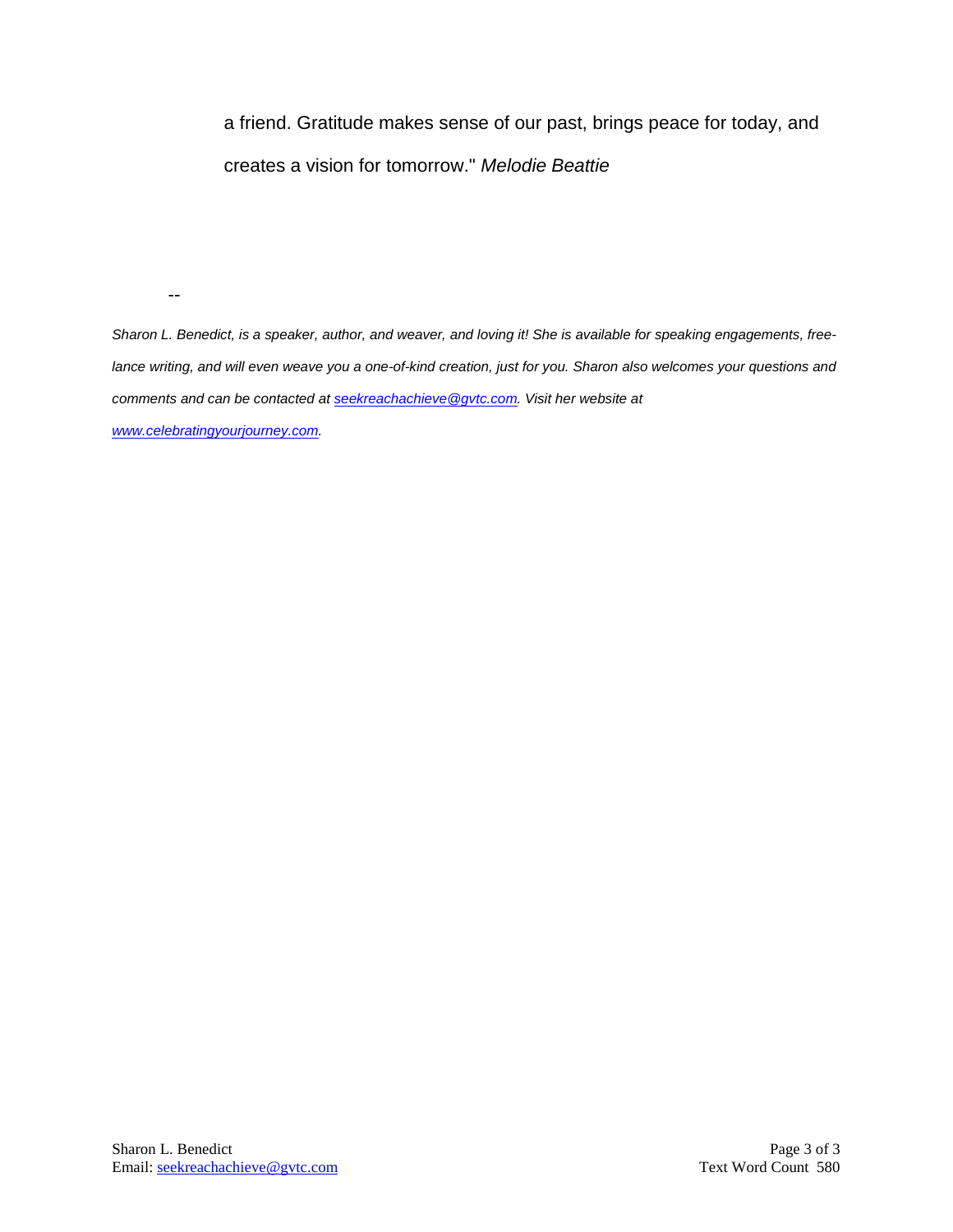



*When it comes to Friends . . .*

(published in Boerne Star, Friday, Jan 10, 2014)

"Be courteous to all, but intimate with few, and let those few be well tried before you give them your confidence. True friendship is a plant of slow growth, and must undergo and withstand the shocks of adversity before it is entitled to the appellation." In a letter to his young nephew, Bushrod Washington, on January 15, 1783, George Washington (1732 - 1799) set in motion this worthy advice for us all.

For many young children and teens, if someone has many friends, somehow they tend to believe that person is more special than themselves. This is even more the case when popularity and importance is gauged today by the number of "friends" you have on Facebook or some other online social network. And monitoring the degree of intimacy put out there with these so-called "friends" can be tricky at best, if not dangerous.

So, how does the young and young-at-heart choose wisely and can be satisfied with a few close friends? Friends come in all shapes, sizes, and styles. Mark Vernon, author of *The Philosophy of Friendship* (2005), suggests "try listing some of the friends you have – your partner, oldest friend, mates or girlfriends, one or two family members, work colleagues, neighbours, friends from online chat rooms, family friends, a boss perhaps, therapist, teacher, personal trainer – whoever you might at some time think of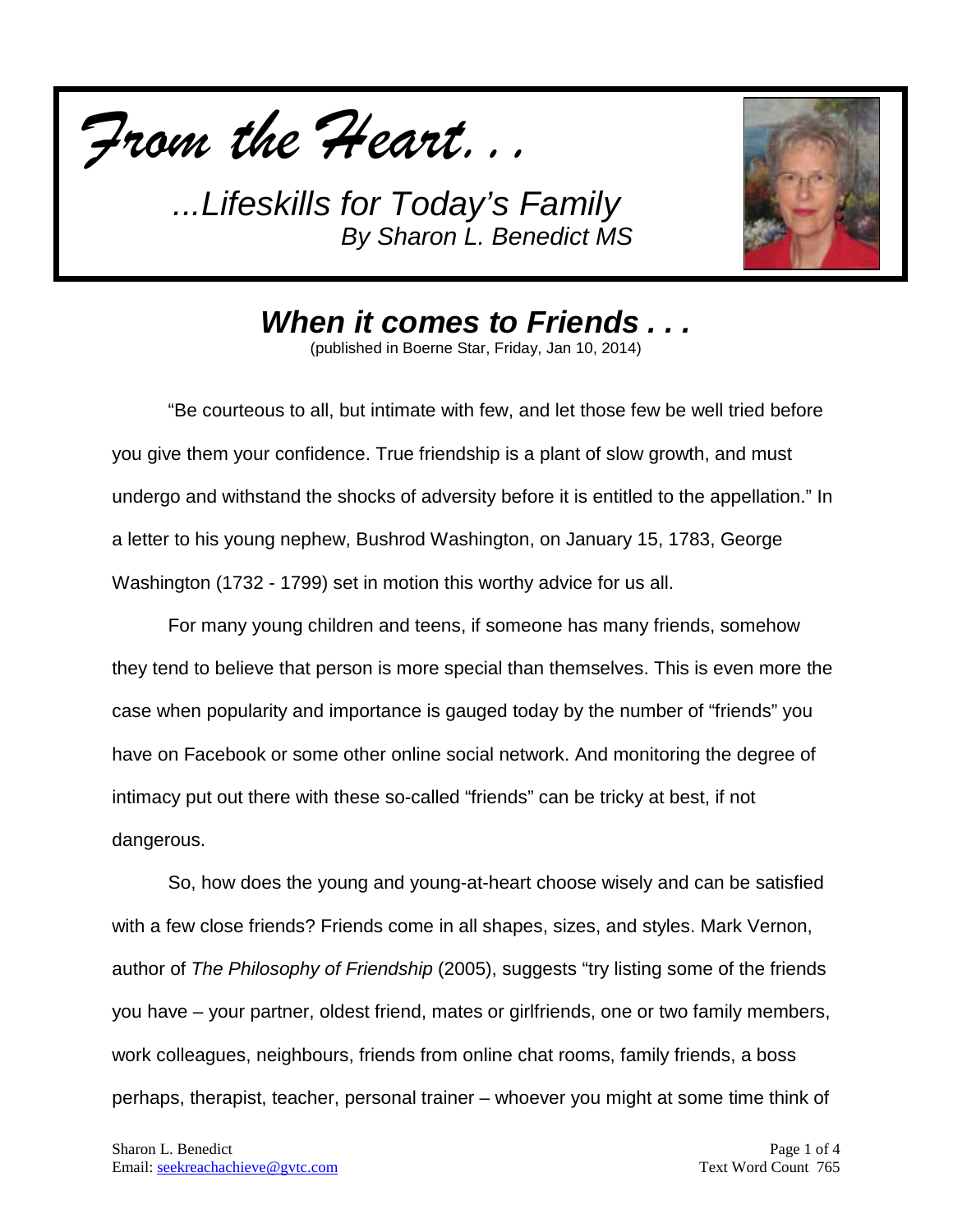as a friend. A look at such a list puts your friends in front of you, as it were, and highlights the vast differences."

The experts in psychology, philosophy, and theology tend to group friendships into three or four groups. With four groups, the first is *acquaintances* which includes occasional contact where you ask questions of each other of a more "public" nature such as "Where do you work?" You are just beginning to connect or quickly disconnect depending on the encounter.

The next group is *casual friendship* that can develop quickly, even from the first contact. You begin to discover shared interests, activities, concerns. Questions become a little more personal about feelings, goals, opinions. Whatever is shared at this stage, may need to be kept in confidence as with other levels of friendship. You will be learning about your new friend's strengths and positive characteristics you see in them. Both of you should be honest about yourselves, becoming a friend you can trust.

The third group is a *close friendship*. This friendship reflects a bond of trust, love, and care developed with time. You also share similar life goals and values. This level of friendship embodies a responsibility to help each other reach those goals and a willingness to see any potential hindrances to achieving those goals.

The fourth level of *intimate friendship* is based on a deep commitment to unselfishly invest in one another's lives—helping each other mature in character, honesty, humility, and discretion. It also means you are there through any loss or grief and celebrate with them any good fortune and accomplishments. Each have the freedom to correct one another and point out blind spots, and try to work out solutions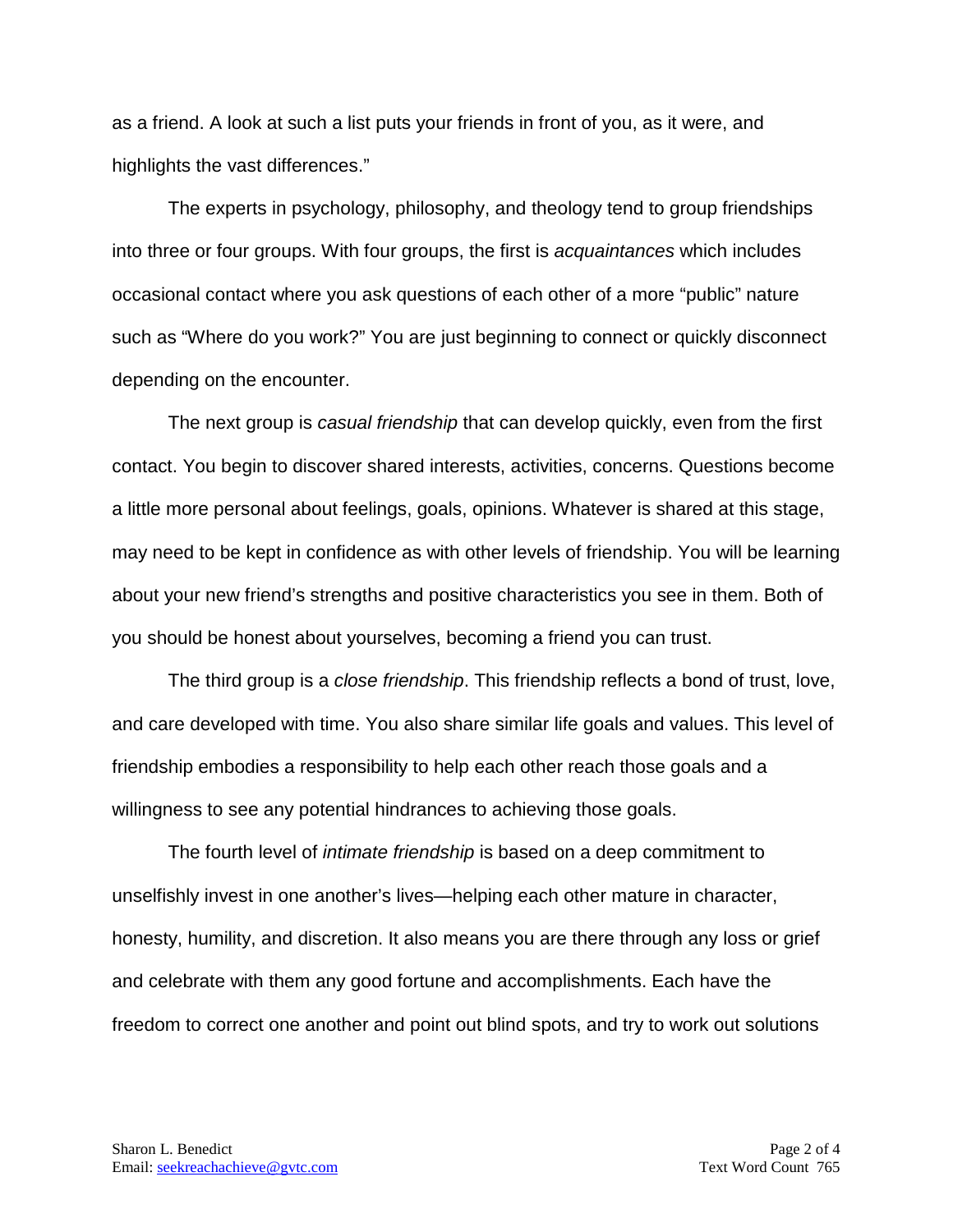together. An intimate friendship is where some of the greatest, enduring love and marriages shine.

For the theologist, praying for each other is a tenet of faith, asking humbly and sincerely for God's greatest good to be experienced on behalf of your friend, whether just an acquaintance, casual, close or intimate relationship.

The next article will discuss how a friendship goes awry and is lost. In the meantime, here are a few other sage words of wit and wisdom from Solomon, Aristotle, to Dale Carnegie to instill discernment in choosing and keeping friends at any level, and being grateful for them all.

"Without friends no one would choose to live, though he had all other goods." Aristotle (384 BC - 322 BC), Nichomachean Ethics

"Friendship make prosperity more shining and lessens adversity by dividing and sharing it." Cicero (106 BC - 43 BC), On Friendship, 44 B.C.

"Iron sharpens iron; so a man sharpens the countenance of his friend" (Proverbs 27:17).

"A friend loves at all times, and is born, as is a brother, for adversity." (Proverbs 17:17)

"Ointment and perfume rejoice the heart: so does the sweetness of a man's friend by hearty counsel" (Proverbs 27:9)

"You can make more friends in two months by becoming interested in other people than you can in two years by trying to get other people interested in you." Dale Carnegie

--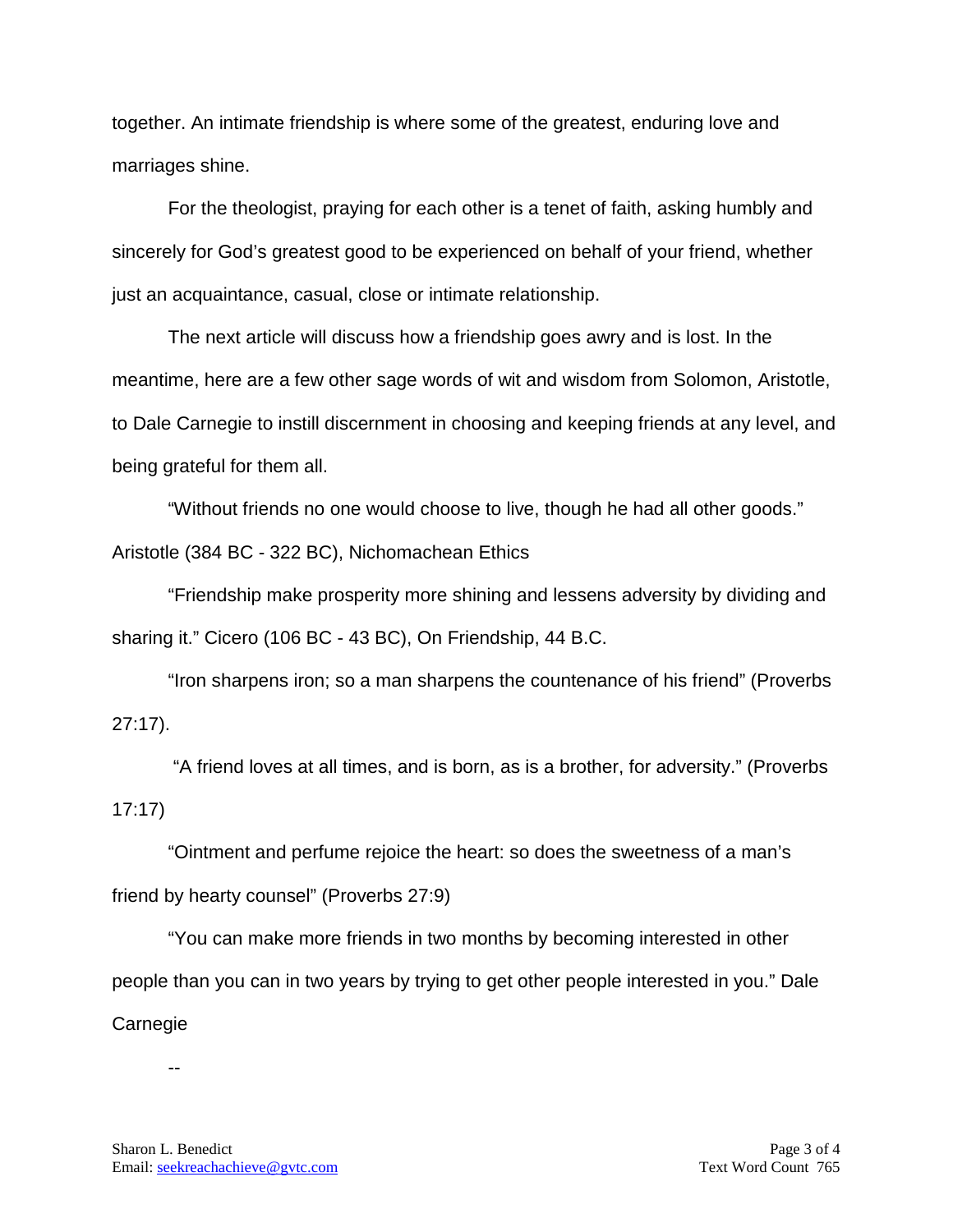*Sharon L. Benedict, is a speaker, author, and weaver, and loving it! She is available for speaking engagements, freelance writing, and will even weave you a one-of-kind creation, just for you. Sharon also welcomes your questions and comments and can be contacted a[t seekreachachieve@gvtc.com.](mailto:seekreachachieve@gvtc.com) Visit her website at [www.celebratingyourjourney.com.](http://www.celebratingyourjourney.com/)*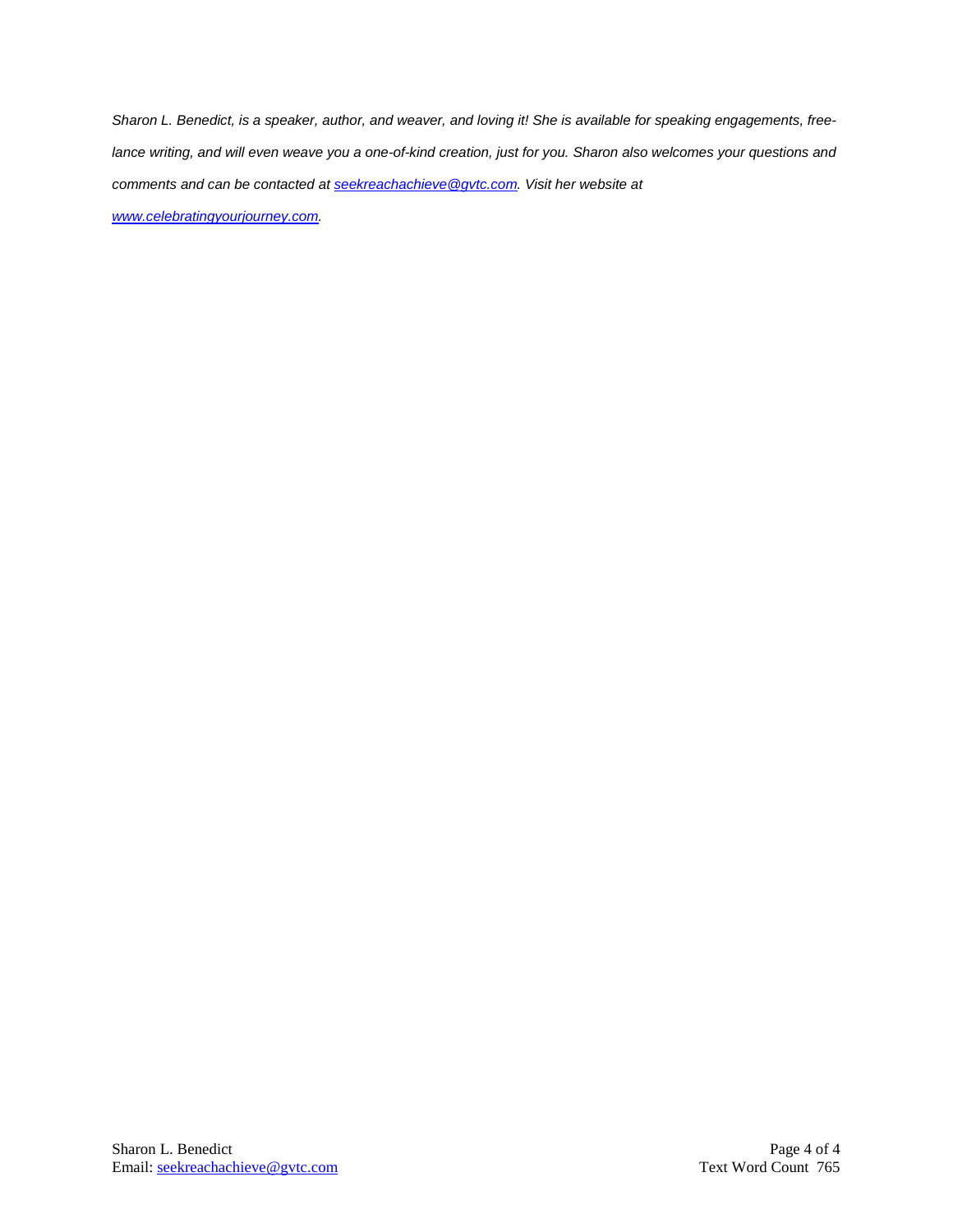



*When it comes to Losing Friends*

(published in Boerne Star, Friday, Jan 17, 2014)

Friendships are one of life's greatest gifts. Yet, friendships can challenge the most hardy of us humans. *"The shifts of Fortune test the reliability of friends."* Sometime between 106 BC and 43BC Cicero penned these words in his *De Amicitia.* Whether you are ten years young or almost hitting the 100 mark, the depth of one's friends are definitely tested when something goes wrong. Yet, the shifts of fortune don't need to be a loss. Even shifts to good fortune test whether your friend celebrates with you or jealousy rears its ugly head to sabotage whatever fortune has come your way.

Broken friendships have been around for eons, such as quoted here by King David 1000 BC, in Psalm 41:9, "Even my own familiar friend, in whom I trusted (relied on and was confident), who ate of my bread, has lifted up his heel against me." What is one of the first thoughts you have when losing that friend who hurt you deeply?

Does finding a way to make that friend jealous rear its head in you as well? Or some other ugly way to get back at your friend or talk behind her/his back? If we dig a little deeper, a core emotion is actually grief or agonizing sadness. Other emotions may accompany this, including defensiveness, anger, and discouragement. You may find yourself wanting to try to restore the friendship but don't know how to go about it. Of all the potential emotions or feelings, which ones seem to surface for you?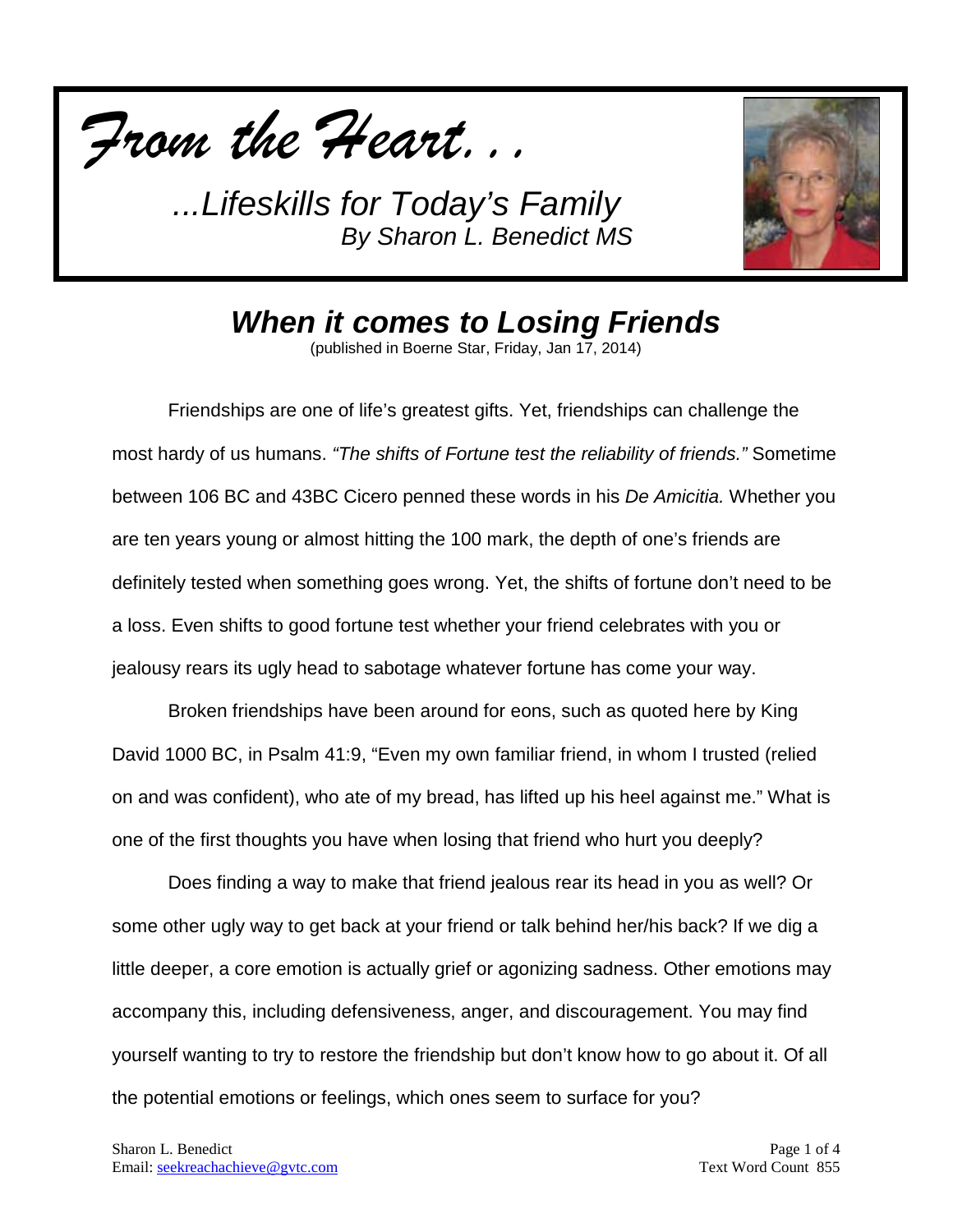While losing a friend who is still around is never compared to the death of a child, family member, or a very close friend, a broken friendship can be almost as devastating to the person doing the grieving. In trying to restore the relationship, Irene S. Levine, PhD, offers in *The Friendship Doctor* (Oct 5, 2009) *5 Tips for Mending a Tattered Friendship.*

"1) **Assess what's going on between you** - Try to think objectively and make sure that you really want to mend the friendship. Your latest tiff may just be a sign that the relationship has been doomed for a while. Have you simply outgrown each other? That's no one's fault. People change over time and not always in the same direction. Have the same problems recurred time after time? Maybe the bad chemistry or sense of imbalance between you has become so overwhelming that it is impossible to transcend. Or--- is it something that you think you might really be able to fix? If so, proceed to Tip 2.

2) **Pinpoint what happened** - If it is something you said or did, or something you didn't say or do---or if the problem was with her, talk about it. No friendship is perfect and each one has tiny kinks that need to be worked out. Communicating avoids little problems from escalating into big ones that can undermine a relationship.

3) **Be the first to offer the olive branch** - If you know you were in the wrong, take responsibility for your mistake. Tell your friend how important the relationship is to you and show her in some small but concrete way. Invite her to dinner or send her a card that says, "I'm sorry." If she was in the wrong, practice forgiveness. Harboring resentment towards someone has a way of bouncing back like a boomerang to hurt you (including raising your blood pressure). Let go of the disappointment. Having a shared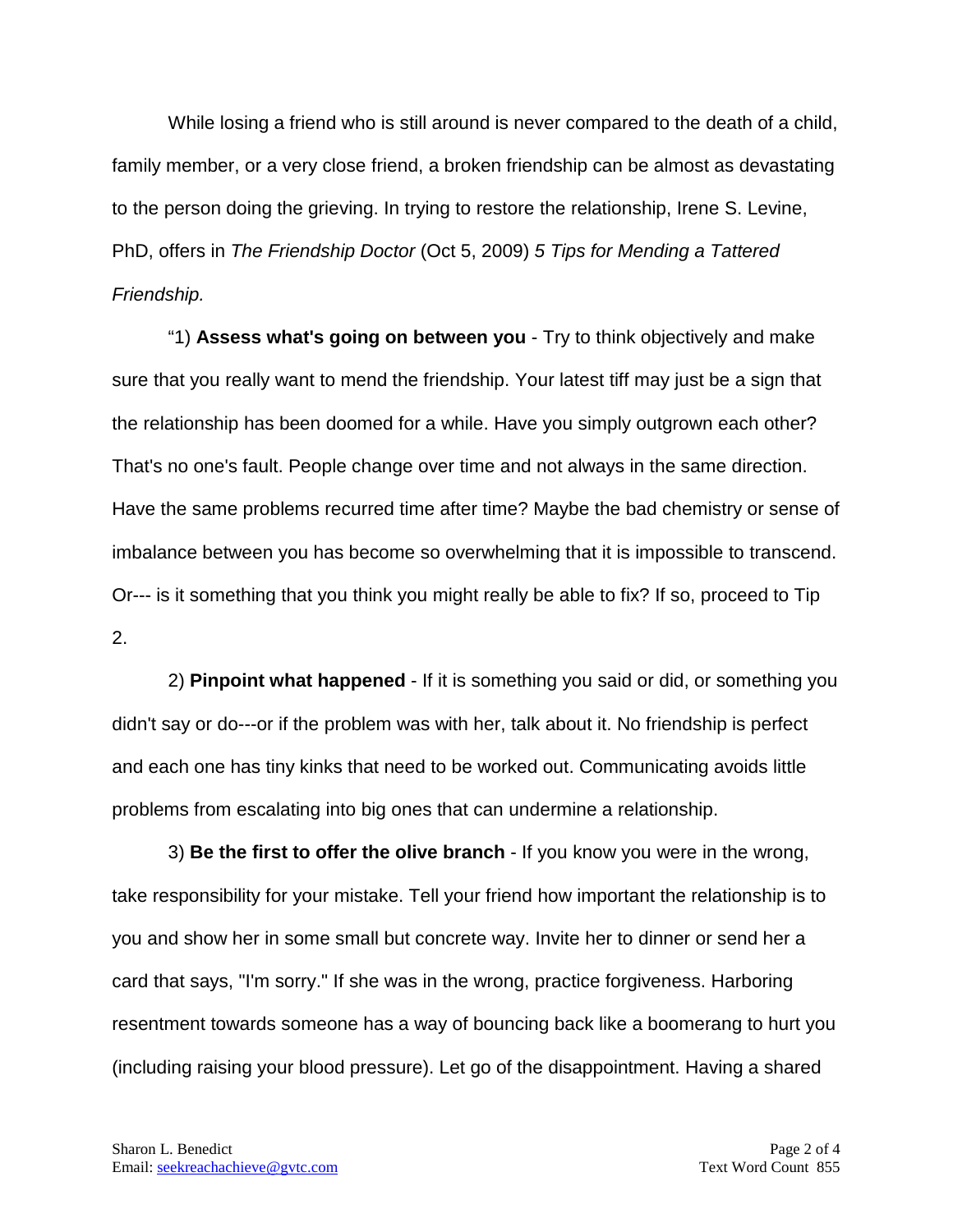history should provide a strong foundation that allows a friendship to weather small hurts.

4) **Step back after you've tried** - Be sensitive to her response. Okay, you've been thinking about how you were going to handle this fiasco, for hours or maybe even weeks and months. But you just sprung your thinking on her and she may need time to mull it over. If her answer is "No way," accept it for the moment, give it some time, and try again. If she repeatedly blows you off, you may have to accept her decision and move on.

5) **Don't necessarily view endings as a failure** - Friendships have beginning and endings. Ones that last forever are more likely to be the topic of novels and television scripts (think Sex & The City). The women I surveyed for my book, Best Friends Forever: Surviving a Breakup with Your Best Friend, talked about even very close friendships having "expiration dates" and "shelf lives." And sometimes women breathe a sigh of relief after an ambivalent or toxic friendship is over. Friendships are wonderful and life affirming. If we're lucky, each one provides us with new wisdom so they get better and better!"

My hope for each of us is that we will cherish all our relationships, but particularly those friends who have made all the difference in our lives. How about each of us thanking our friends this week for simply being who they are and the rare gift of their friendship?

*Sharon L. Benedict, is a speaker, author, and weaver, and loving it! She is available for speaking engagements, freelance writing, and will even weave you a one-of-kind creation, just for you. Sharon also welcomes your questions and* 

--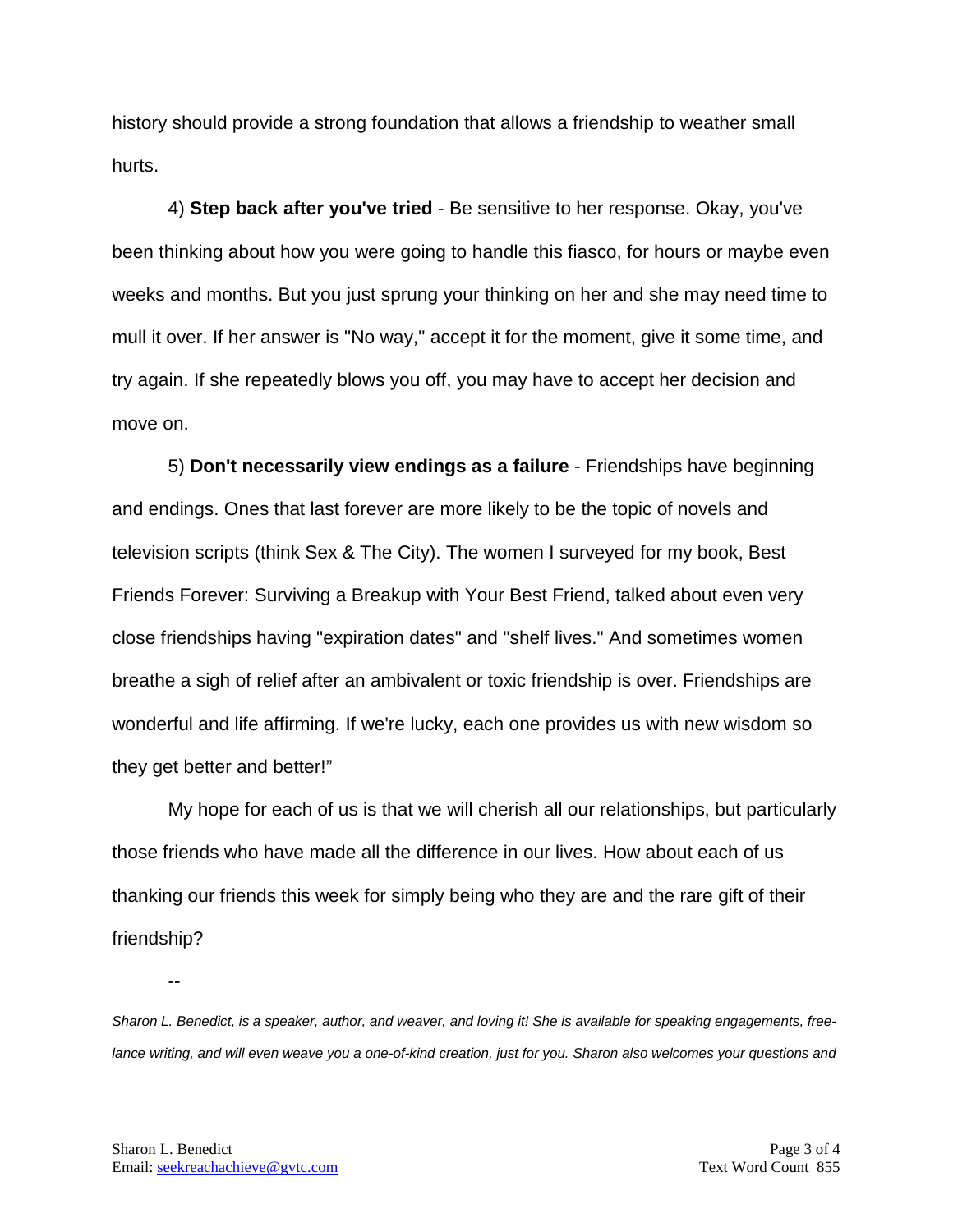*comments and can be contacted a[t seekreachachieve@gvtc.com.](mailto:seekreachachieve@gvtc.com) Visit her website at* 

*[www.celebratingyourjourney.com.](http://www.celebratingyourjourney.com/)*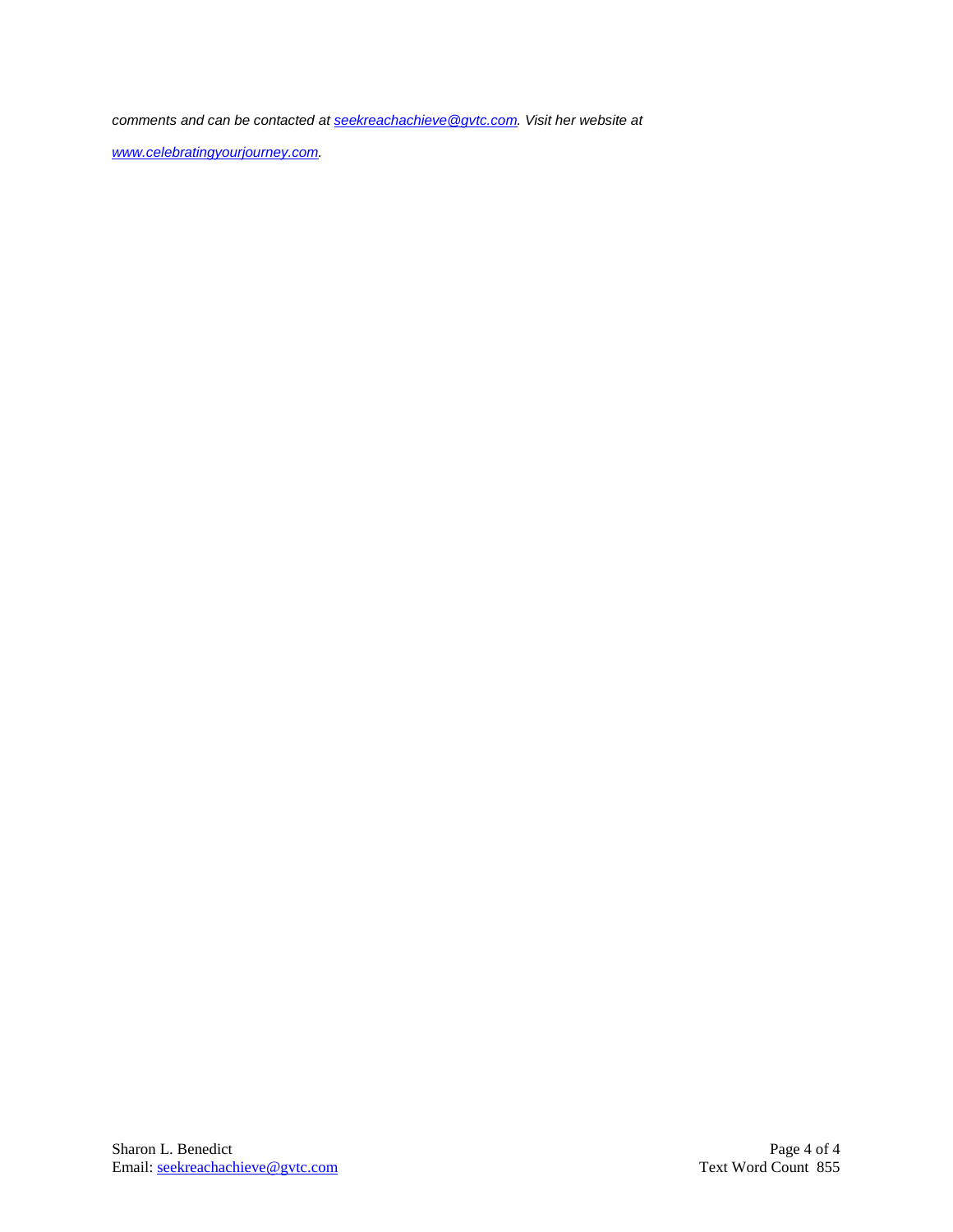



## *When it comes to Offending Friends, Family, & Strangers Alike*

(published in Boerne Star, Friday, Jan 24, 2014)

Have you ever been exhausted at the end of the day and someone knocks on your door trying to sell you something? And while trying to be polite and say you were not interested, somehow one word you said is interpreted as offensive?

You were somewhat befuddled and being so tired you didn't know what to say. So, you just let it all pass, said no thank you, and closed the door. For sure, you would never want anyone to feel uncomfortable or embarrassed or anything with what you would say or do. A little later, though, you start to feel bad about the unintentional but perceived offense. You ask yourself, "How could I have that slip out of my mouth?" But there is nothing you can do since the salesman went on his way without getting his name or even the company information.

Am I making too much of a big deal out of this scenario? For some, you may be thinking, "No big deal. Can't stand people coming door to door selling stuff anyway. Just forget it." For others, that sense of nagging guilt lingers.

What about when a family member calls for advice and asks you "What would you do in this situation?" You offer it and they proceed to do just that. Yet, it backfires on them. Guess what? Your family member calls you back to tell you what happened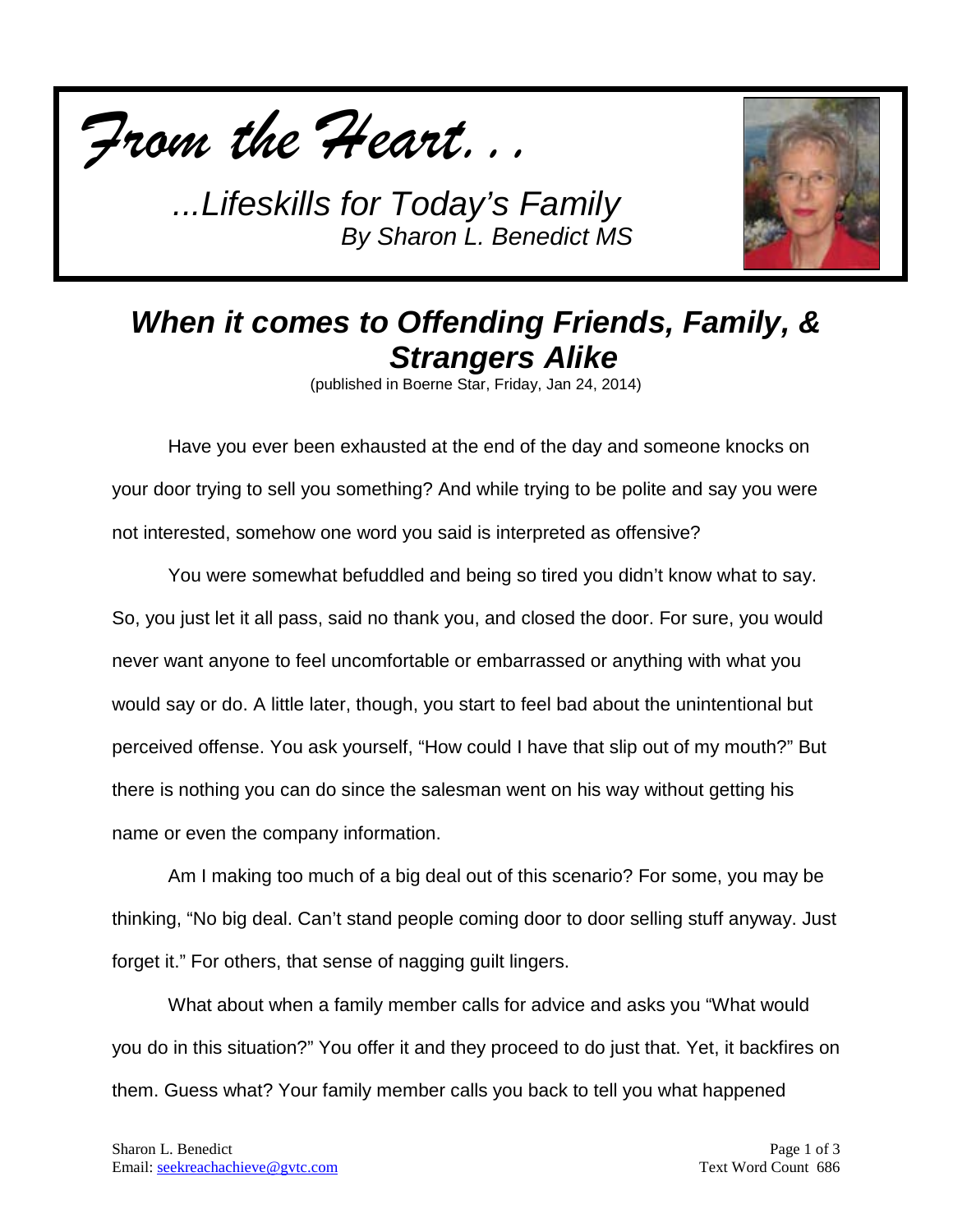professing that it wasn't your fault. It was their decision to do whatever it was in the first place. But the truth of the matter is you still feel bad about it and feel responsible. Your heart was in the right place all along but it still didn't help much.

What is really going on with these two scenarios? First, for those of you experiencing lingering sadness about it, consider this. The fact that you are even questioning your motives signals to me you try to say and do the right thing. Your heart is in the right place, not meaning to hurt anyone.

But we all get tired and slip up unintentionally. Why? Because we are human, and it is best to embrace none of us are perfect. Slipping up but recognizing it, actually gives us opportunities to learn a good lesson. It also offer us a chance to make up for it later down the road with those offended; but if not, possibly with other people you wholeheartedly and purposefully want to show extra kindness that makes their day easier all around.

Opportunities will show themselves, believe me. And you will be ready and willing for them. Another possible tip for us all when being asked to give advice with the "What would you do" question. Possibly, next time, we will be more cautious and reflective as to whether we say anything or not.

There is one life coaching tip learned in training and just plain messy experiences that may prove helpful for us. When your family member, friend, or stranger asks that "What would you do" question, how about offering a question back instead that gives them an opportunity to discover their own answer. Whatever surfaces, they will then own it, not you. Whatever they say or do they will have looked deeply into the circumstances and the people involved that would hopefully bring about the best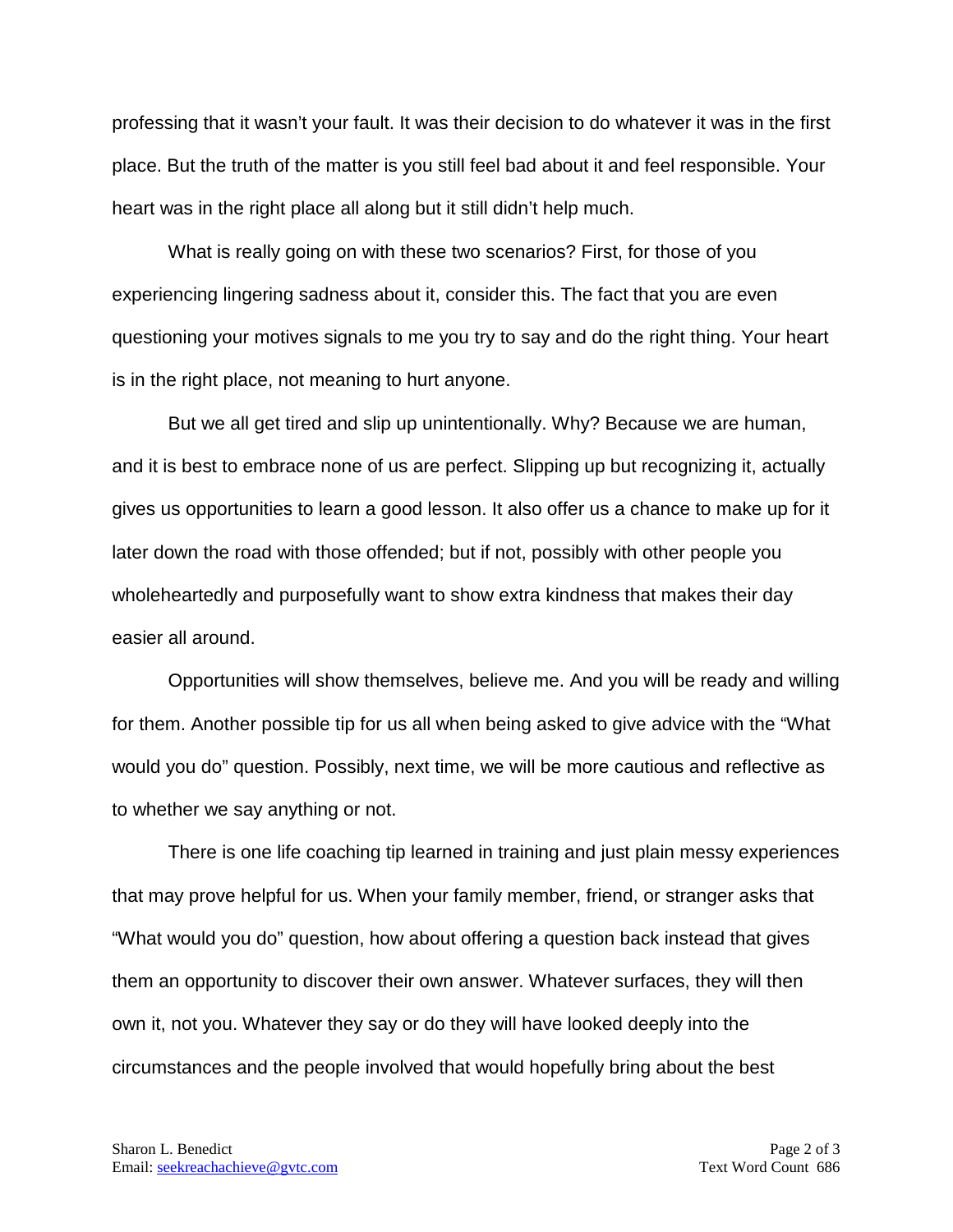outcomes for all concerned. Although, none of us can predict the outcome or the reactions of family members, friends, or strangers, no matter the encounter. Yet, helping others to own their own words and actions will go a long way to keeping peace in the family, hold on to friends, and possibly bless a stranger.

There is one last tip here to help us humans get along better. Forgive others and by all means forgive yourself. When we are willing to learn life's lessons we become a better person and can truly know what it is to be a friend.

--

*Sharon L. Benedict, is a speaker, author, and weaver, and loving it! She is available for speaking engagements, free*lance writing, and will even weave you a one-of-kind creation, just for you. Sharon also welcomes your questions and *comments and can be contacted a[t seekreachachieve@gvtc.com.](mailto:seekreachachieve@gvtc.com) Visit her website at [www.celebratingyourjourney.com.](http://www.celebratingyourjourney.com/)*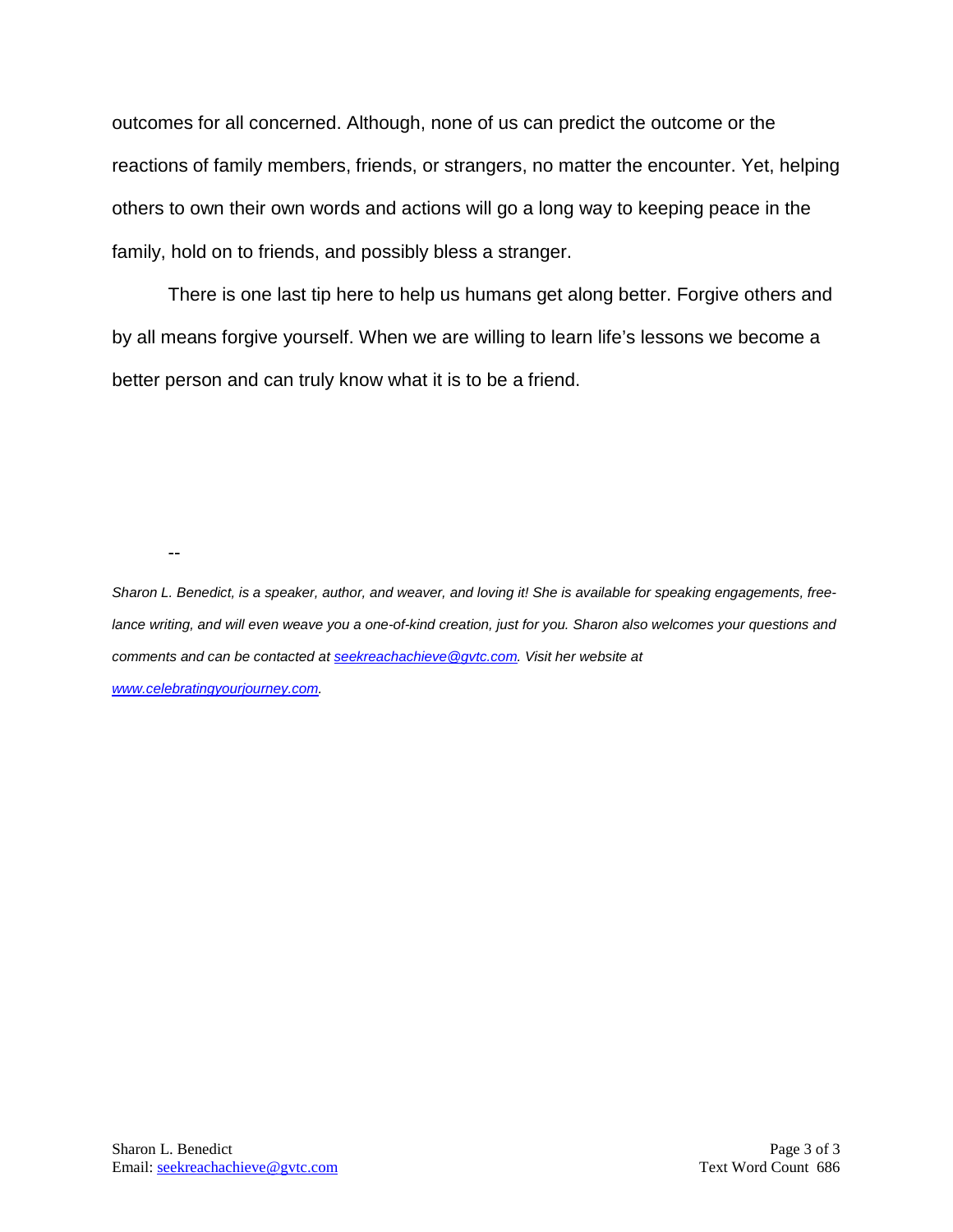



*Your Best Friend* (published in Boerne Star, Friday, Jan 31, 2014)

*"A true friend is the greatest of all blessings, and that which we take the least care of all to acquire." Francois de La Rochefoucauld (1613-1680)* Since the focus this month on Relationships/Core Values keys in on friendships

in all its forms, let's spend a little more time on your best friend. There is never a moment that is more valued than honoring and nurturing the relationship with your best friend.

Who is your best friend? Did you have a best friend in the second grade, your teen years, young adult years, today? Did you choose your best friend just because you "hit it off"? Or was there something more you saw in the relationship? What are those special qualities of a best friend? Here are top three qualities to consider when choosing your best friend:

*Honesty, Truthfulness, Trustworthy -* Nothing impacts a relationship more than being able to trust another person's words. A best friend will *walk the talk*.

*Acceptance* - A best friend offers a relationship where you feel comfortable being yourself around him or her. A best friend may not always agree with you, but will be honest with you and accept you as you are.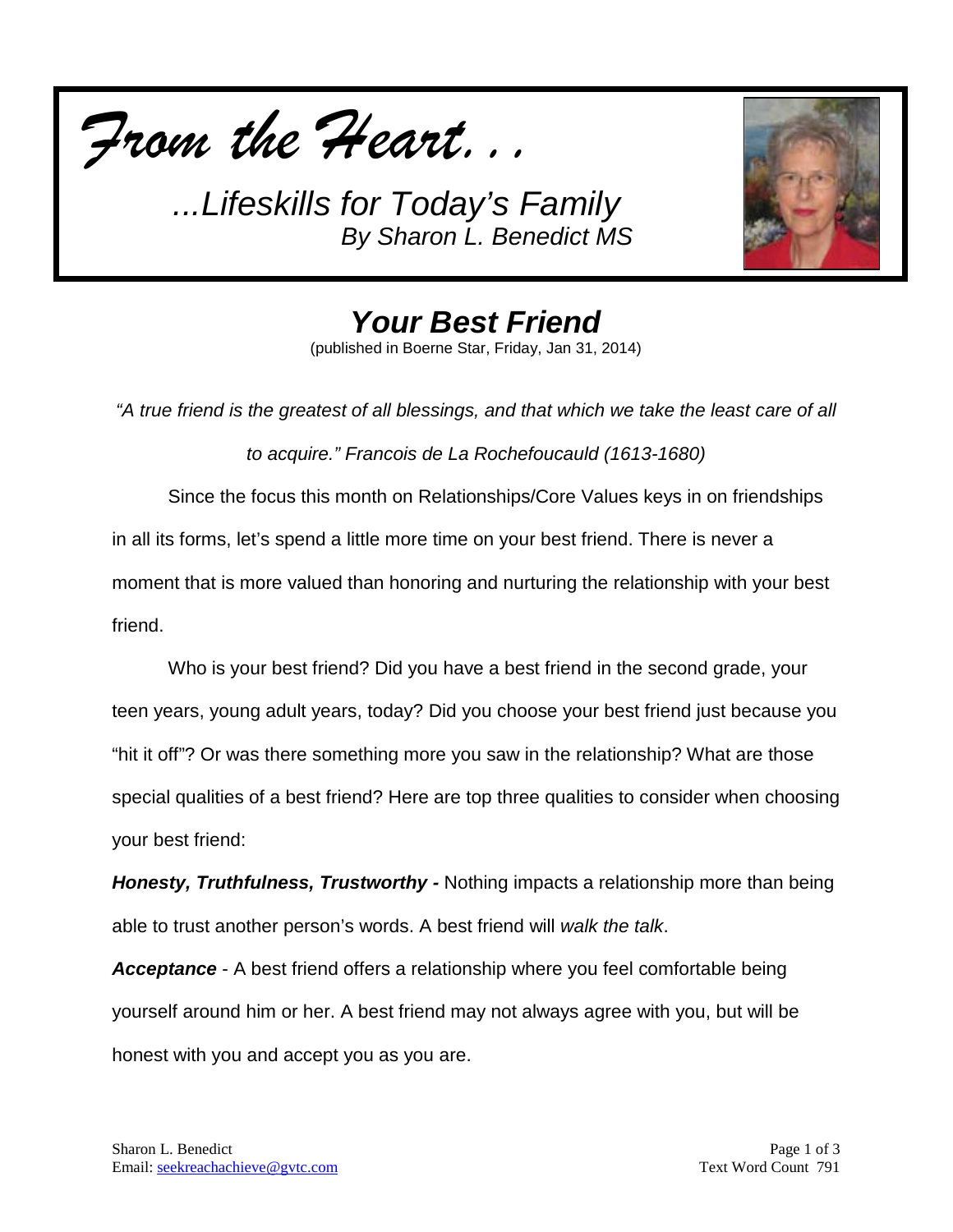*Shared Life Values -* At the core of every relationship are shared life values. Know what yours are before you commit to and step into any friendship, particularly when choosing your best friend. Core values that are not shared will distract and get you off track from your life goals. Only after many years will you look back at what you missed. A best friend should have the effect of making you both a better person through your association; and be supportive in your strategic life journey. So, consider this ancient biblical proverb when deciding with whom you want to share your life journey (no matter all long the season of friendship):

*"He who walks [as a companion] with wise men is wise, but he who associates with [self-confident] fools is [a fool himself and] shall smart for it." (Proverbs 13:20 AMP)*

Naturally, we like to be with people who make us feel good. Yet, sometimes we have a blind side that eventually wounds us. Our best friends, whether they are young or old, are those who help us stay headed in the right direction, who care about us, and correct us when we are about to make an unwise decision. Yet, at the same time respects that you are the one making the decision, not your friend.

When making friends you may want to ask yourself, "Who are their friends? Those they hang around tell you a great deal about the person. What do mature and respected people you know say about them? How do these potential friends treat others? Unless they consistently demonstrate honesty, integrity, patience, and consideration for others, you have no guarantee you will always be treated well. So give the relationship some time to prove out the character of your new friend in real life.

You are encouraged to also talk to potential friends about more serious topics, in order to reveal their personality, true motivations, and values. Are they kind or cold? Are